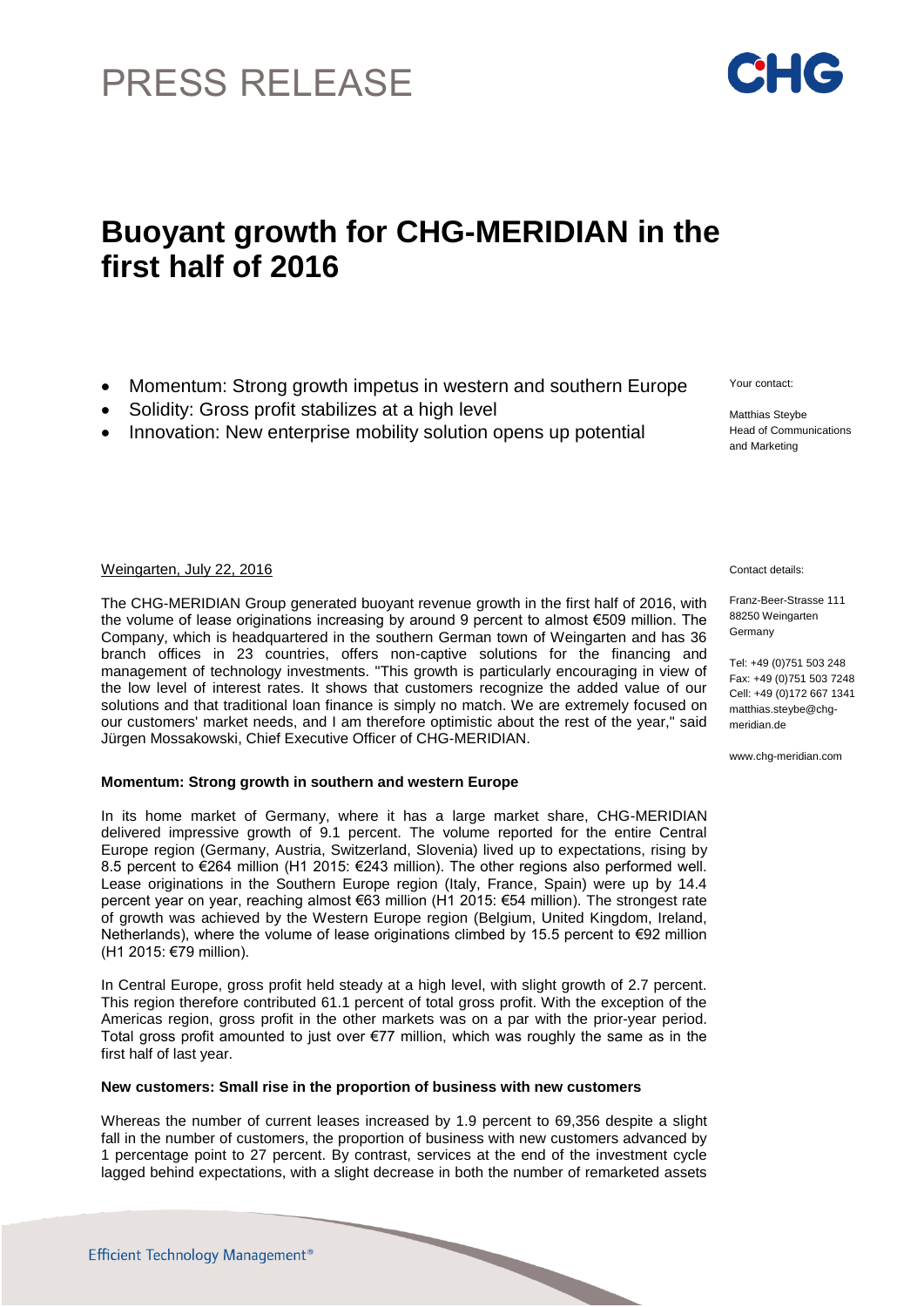

and the number of assets undergoing secure data erasure. The Company believes this is only a temporary phenomenon, however.

#### **Innovation: Enterprise mobility solution is an opportunity for growth**

Thanks to the TESMA® software platform, which was launched in April for the commercial and technical management of technology landscapes, and the new Enterprise Mobility Solutions (EMS), the product pipeline is in a healthy state. The EMS package comprises efficient customized business concepts for mobile technology. Frank Kottmann, member of the Management Board and Chief Sales Officer for Central Europe, believes this field offers particularly attractive potential for future sales success: "We offer an end-to-end and highly flexible solution in an area of application that has been dominated by a patchwork of individual products until now." The use of the EMS package means customers no longer have to concern themselves with security issues, repairs, or interface compatibility because they have an efficient service provider at their side, freeing them up to concentrate on their day-to-day core business. Given the advances in solution development at CHG-MERIDIAN, Mossakowski is convinced that "the ongoing enhancement of our products and the clear focus on customer benefits, easy operation, and cost transparency will continue to provide solid foundations for further increases in revenue and profit."

Further information and photos can be found at **[www.chg-meridian.com](http://www.chg-meridian.com/)**